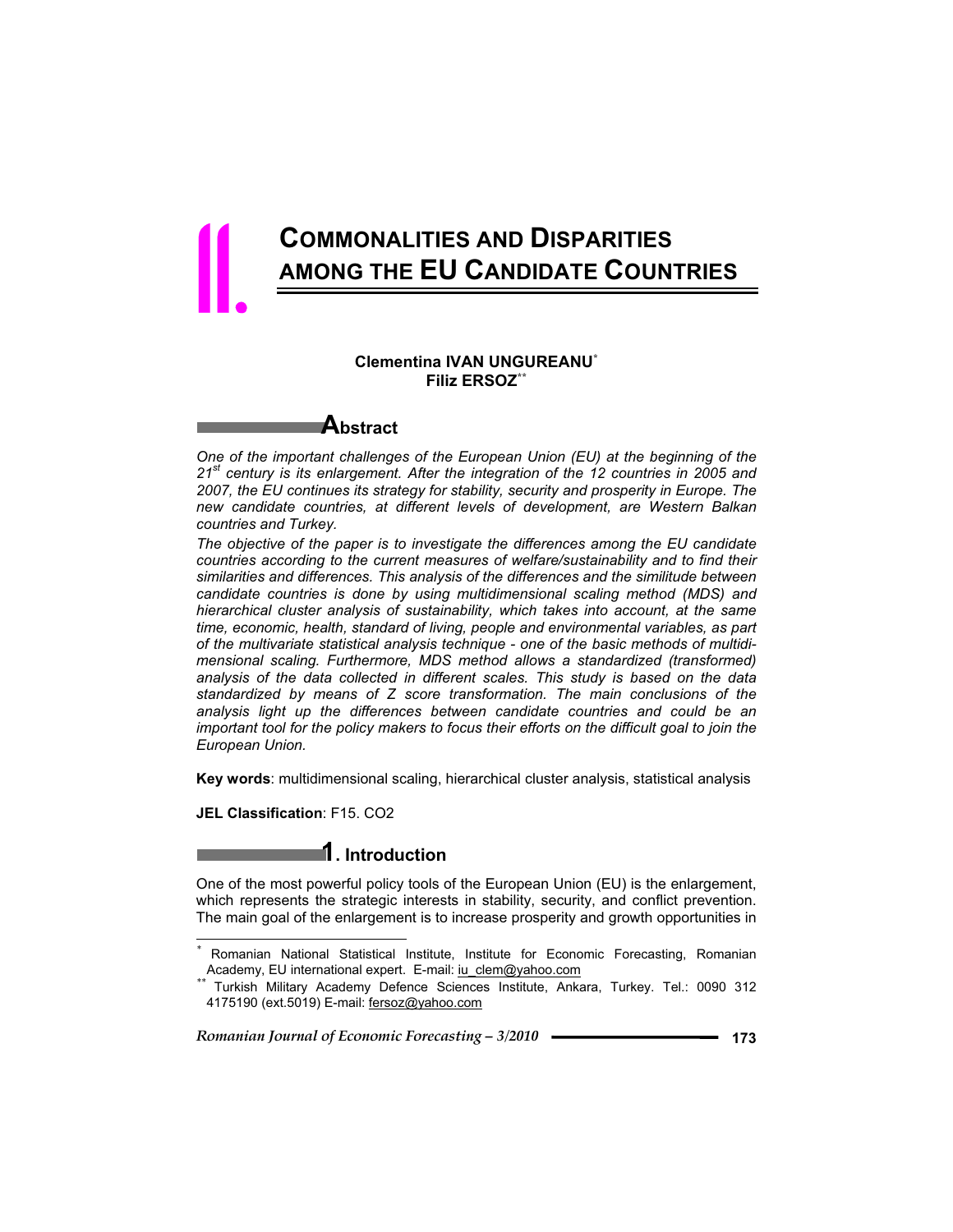the EU and in the candidate countries. The European perspective has contributed to peace and stability, and enabled partners to cope with major challenges.

The EU has taken steps to improve the quality of the enlargement process, considering in particular the lessons learned from previous enlargements. The pace at which a candidate or potential candidate country approaches the EU reflects the pace of its political and economic reforms, as well as its capacity to assume the rights and obligations of membership in accordance with the Copenhagen criteria.

The present enlargement agenda covers the Western Balkan countries and Turkey, which have prospects for becoming EU members once they fulfil the necessary conditions. It provides in both the Western Balkans countries and Turkey strong encouragement for political and economic reform over the past two years, and these countries have moved closer to the EU. This reflects progress made in reforms and in fulfilling the conditions requested for becoming EU member states. However, they will still face a number of challenges in the next period, which have far-reaching implications for their security, stability and well-being.

The EU is mobilizing all available policy instruments to support the region's progress. It is no easy purpose, taking into account that the level of the development in each country and the degree of compliance with the integration criteria is very different from one country to another, and a specific strategy should be developed for each country.

Currently, the countries of South-Eastern Europe and Turkey are in various stages on their road towards the EU. Croatia and Turkey are candidate countries. They started accession negotiations on  $3<sup>rd</sup>$  October 2005. In December 2005, the European Council granted the Former Yugoslav Republic of Macedonia the status of candidate country; but accession negotiations have not started.

All the other Western Balkan countries are potential candidates: Albania, Bosnia and Herzegovina, Montenegro, Serbia, as well as Kosovo under UN Security Council Resolution 1244/99. The EU has repeatedly reaffirmed at the highest level its commitment to the European perspective of the Western Balkans, provided they fulfil the accession criteria.

Until the last year, the Balkan countries and Turkey witnessed high economic growth rates, including development of exports and investment. Moreover, institutionalized relations with the EU and increased regional ownership over regional cooperation show the political maturing of these countries.

Economic growth is a fundamental component of the development. A well-functioning economy provides employment opportunities and improves people's living standards. In transition countries, it supports democratic reforms and social transformation. To be sustainable, economic growth must, among other things, be based on information, knowledge and innovation, implying substantial investments in research and development, innovation, the widespread application of current information technologies, the sustainable use of resources and an enhanced business environment. It must also be linked to human development objectives, including the equitable provision of decent employment.

Cultivating common economic interests among neighbouring countries can also help build confidence and overcome tensions related to recent conflicts. The prospect of EU integration makes regional cooperation and good neighbourhood relations even more important.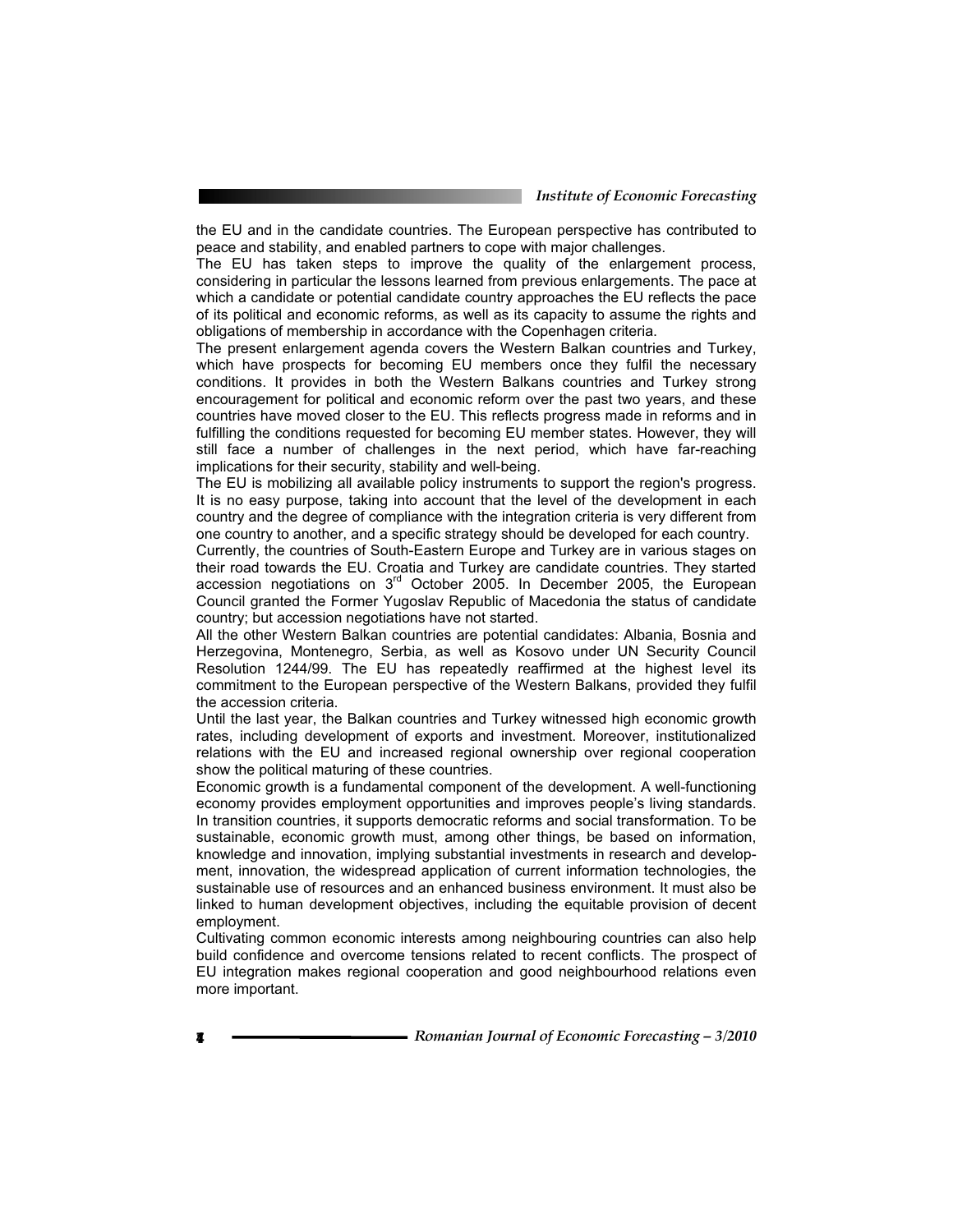*Commonalities and Disparities among the EU Candidate Countries* 

Adequate infrastructure is fundamental not only to promoting economic development and employment, but also to ensuring proper standards of living by guaranteeing electricity and heating, and facilitating movement. Energy, transport, telecommunications and environmental protection infrastructure are powerful factors in modern, dynamic and competitive countries. From a regional perspective, the development of regional infrastructure is one of the main integrating factors in the candidate countries. Policy makers consider it as a top priority for cooperation and development of these countries. This recognizes that countries have shared interests and resources, and that regional cooperation is often the ideal mechanism to improve infrastructure in a cost-effective and efficient way.

Modern infrastructure is also a prerequisite for the integration of the region into the European and global mainstreams. People use energy to produce goods and services, drive their household appliances, and light, heat or cool their homes. Due to high energy use and diversified needs, on one hand, and limited resources on the other, energy systems require high inputs in terms of capital, land and human resources. Today, technological advances have made it possible to achieve a higher level of human development with the same quantity of energy used in the 1960s. To achieve a higher level of human development, energy must be available, meaning that total social expenditures for energy services are covered through increased productivity, which is one of the criteria to become an EU member state.

The aim of this study is to investigate the differences among the EU candidate countries according to the current measures of welfare/sustainability and to find their similarities and differences. As coverage of the study, it was conducted with 18 indicators (our criteria). Whenever there is an increase in our criteria, the results may change. In Section 2 of the paper, data used and analysis method are described. In Section 3, analysis results are presented and major conclusions are presented in Section 4.

#### **2. Method of Analysis**

The differences and the similitude among candidate countries have been under light using different indicators and two methods: MDS and hierarchical clustering. The standard normal data by Z score transformation has been used for all indicators. The Z score transformation provides a way of standardizing data across a wide range of experiments and it allows also comparing different scales of data (the matrix of the standardised indicators is not given).

Multidimensional scaling (MDS) is used to provide a visual representation of a complex set of relationships among the EU candidate and potential candidate countries that can be scanned at a glance. In general, the purpose of a MDS analysis is to detect meaningful underlying dimensions that allow the researcher to explain observed similarities or dissimilarities (distances) among the investigated objects. According to a measure of similarity or distance based on subjects' direct assessment that has been computed for all pairs of objects, a map or configuration with located objects is developed.

In this way, MDS was used to demonstrate the similarities and disparities among these countries, as part of the multivariate statistical analysis technique - one of the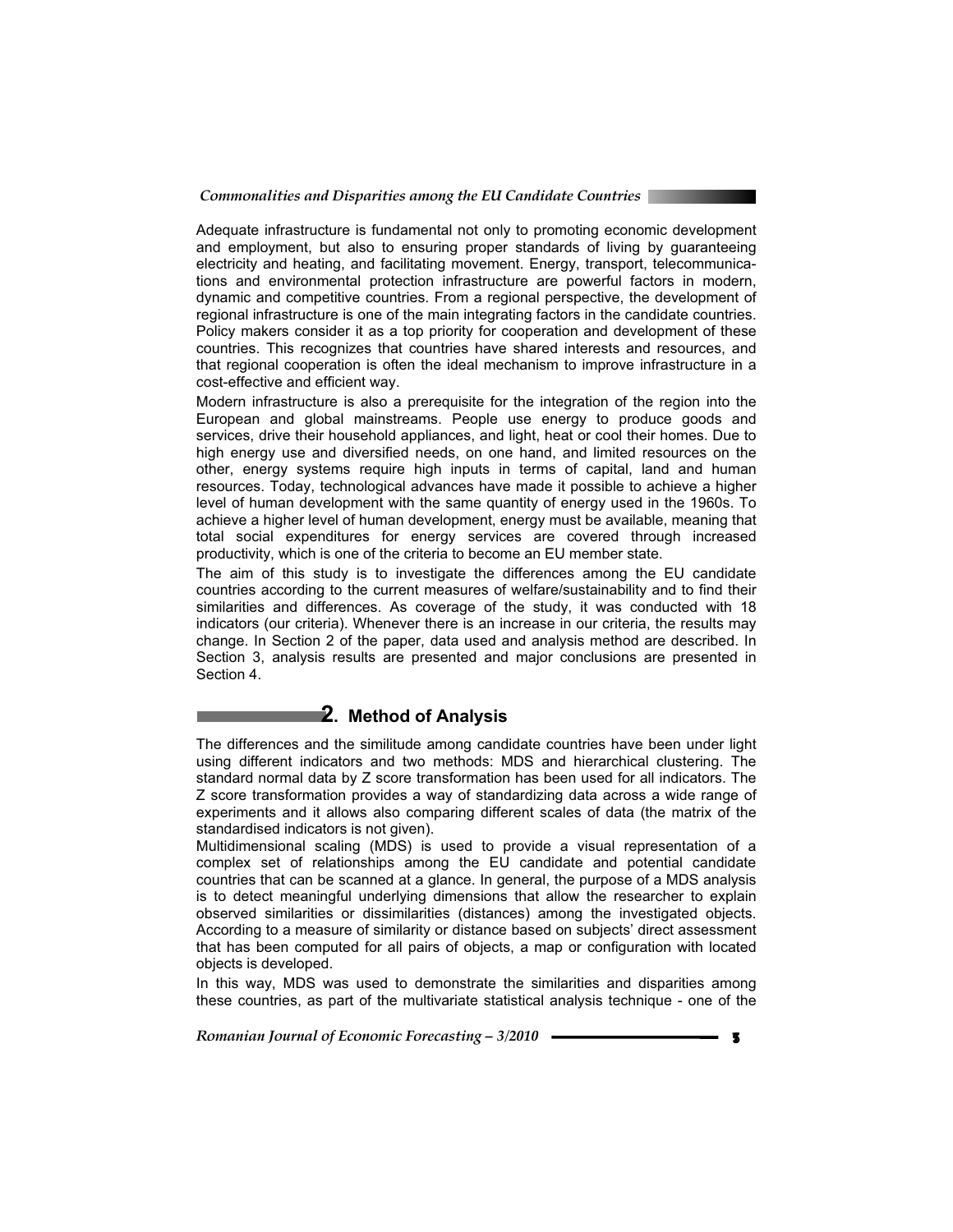*Institute of Economic Forecasting*

basic methods of multidimensional scaling (MDS) (Kinnucan, Nelson, and Allen, 1987). The factor analysis was complemented with a multidimensional scaling analysis using SPSS. Such an additional procedure allowed for the verification of the structural dimensions of data, particularly useful when conducting cross-cultural analyses (Leung & Bond, 1989). Multidimensional scaling allows us to explore dimensions underpinning the four goals. MDS assists the researcher in determining the perceived relative position of a set of objects or items (Hair, J. F., Anderson, R. E., Tatham, R. L., & Black, W. C., 1995). MDS is typically used to determine similarities among a set of objects (rather than self-report questionnaire items). It is, however, considered appropriate for use in the present study not only in terms of its heuristic value, but also in terms of its focus on mapping constructs in multidimensional space as it is relevant here. If two items are similarly rated by respondents, they will be located in multidimensional space in a way that the distance between them is smaller than the distance between other pairs of items. The resulting perceptual map indicates the relative positioning of all items. The researcher then interprets the underlying dimensions in a way that best explains the positioning of items in the map, particularly as it relates to an underlying theoretical rationale.

Furthermore, MDS method allows a standardized (transformed) analysis of the data collected in different scales. This study is based on the data standardized by means of Z score transformation. The present analysis used the multidimensional scaling procedure in SPSS 14.0, which created the similarity matrix from the raw data using the Euclidean distance measure (Howard and McCain, 1998).

A multidimensional scaling analysis is to compute coordinates for a set points (or objects) in a small number of dimensions in such a way that the distances between pairs of the points match as closely as possible to measured dissimilarities between a corresponding set of objects. By scaling the points in two dimensions, we can obtain a spatial configuration of different countries grouped together depending on the similarities of the indicators.

Cluster analysis is a kind of classification technique in which no assumptions are made concerning the number of groups or group structure. A cluster is a group of relatively homogeneous cases or observations. Grouping is done on the basis of similarities of distances (dissimilarities) using the variable values observed in each individual (Johnson RA, Wichern DW., 1982).

Hierarchical clustering techniques proceed by either a series of successive mergers or a series of successive divisions. Agglomerative hierarchical methods start with the individual objects. The results of agglomerative hierarchical method are displayed in the form of a two-dimensional diagram known as a dendogram. The dendogram illustrates the mergers or divisions which have been made at successive levels (Forgy EW., 1965).

Cluster analysis is a general for various data analytic procedures that are specifically designed to identify relatively homogeneous sub-groups in a sample. We used one particular set of approaches, called hierarchical agglomerative cluster analysis. These start with a set of individuals for whom there is a common set of measures. It then attempts to identify the two individuals with the most similar scores. At this first step in the analysis, these two individuals are merged to form a single cluster, which is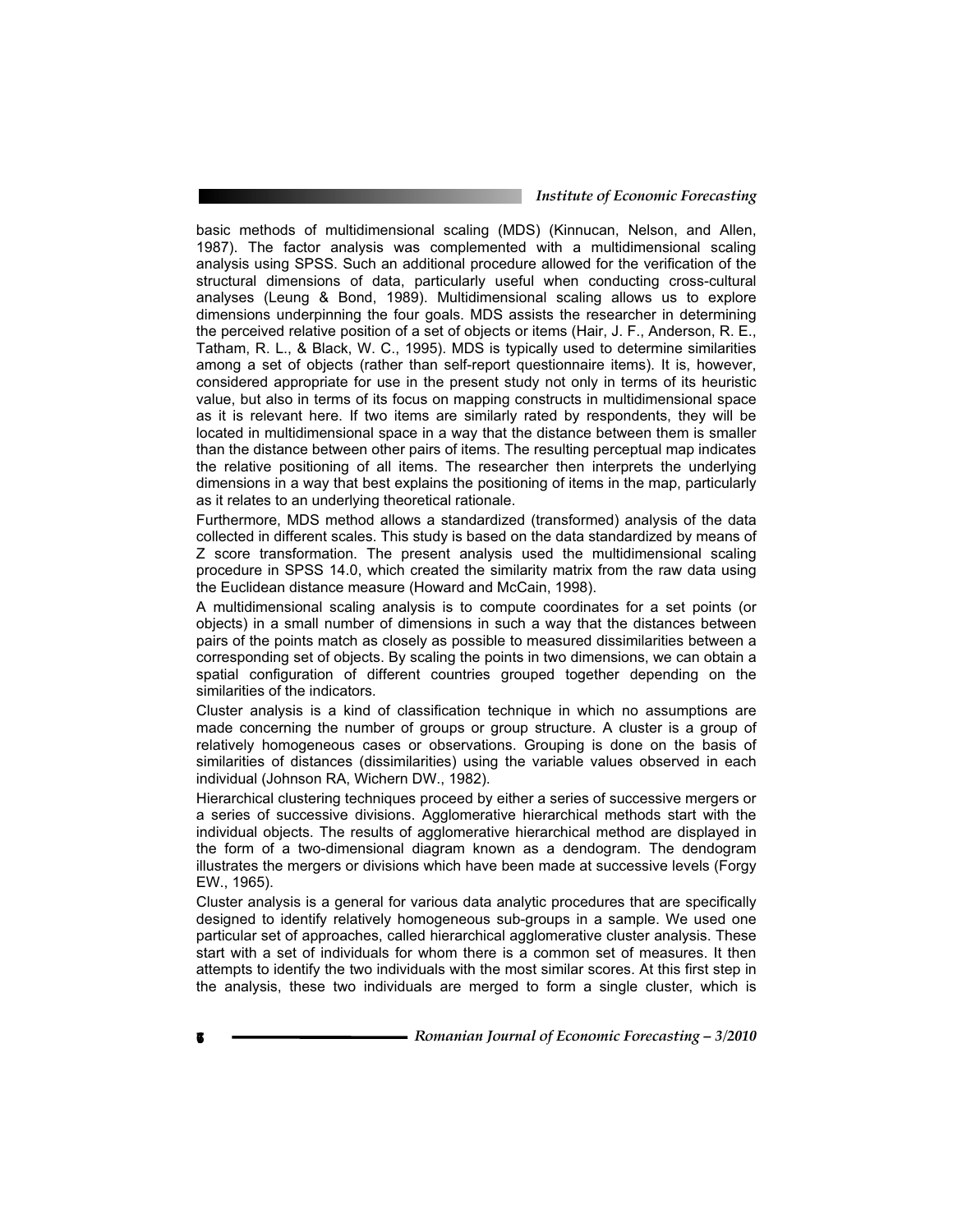treated as one individual at the next step in the analysis. This means that at the second step in the analysis there is one less individual to be considered, and again the program aims to identify the two individuals with the most similar scores. These two are then combined before entering the next step in the analysis. You can see that by this method the number of individuals decreases, and the number of clusters of individuals increases. Thus, increasingly the computer merges clusters rather than just pairs of individuals at each step of the analysis. Eventually, the individuals are in just two clusters, which are then merged at the final step in the analysis. In this study, cluster analysis based upon the Ward's minimum-variance method is undertaken in order to find similar country groups in the multivariate data.

The analysis made is based on social and economic indicators. The main indicators concerning the level of the economy and its growth rate, the degree of the education, the health indicators, and the use of the government revenues for the society give an overview of the characteristics of each country. The analysis was based on the main indicators used also for the establishing the rank of human development in these countries.

It should be stressed that not all candidate and potential candidate countries are presented in the analysis, because for some of them, especially Kosovo, the defined indicators were not available.

The main indicators used cover the aspects of education, health, condition of life, economic situation, which allow an analysis of the similarities and differences between countries. These indicators are: percentage of population under 15 in total population**,** average life expectancy at birth (2000-2005), infant mortality rate (per 1,000 live births), HDI rank (2005), Population undernourished as percentage in total population (%) (2003-2005), population using improved water source as percentage in total population (2006), population using improved sanitation (%) (2006), adult literacy rate (2004), annual GDP growth (%)(2006), annual inflation (2006), total debt services as percentage of GDP, export of goods and services as percentage of GDP, GDP per capita in PPP, health expenditure as percentage of GDP, physicians (per 100,000 people), percentage of GDP spent on education (2002-2005), percentage of GDP spent on military expenditures (2005), carbon dioxide emissions per capita (tCO2) (see Annex).

The data are collected for Turkey, Bosnia and Herzegovina, FYR of Macedonia, Albania, Montenegro, Croatia and Serbia and are used to demonstrate graphically the relations between countries and the possible commonalities and disparities among the seven candidates of the European Union.

#### **3. Results**

#### *3.1. Results of Candidate Countries according to Multidimensional Scaling*

The scaling technique used in this study is based upon the Kruskal Theory. It is desirable for MDS analysis to determine the stress statistics to a level near zero. The compatibility of configuration distances to the original ones on the basis of stress values is expressed as follows: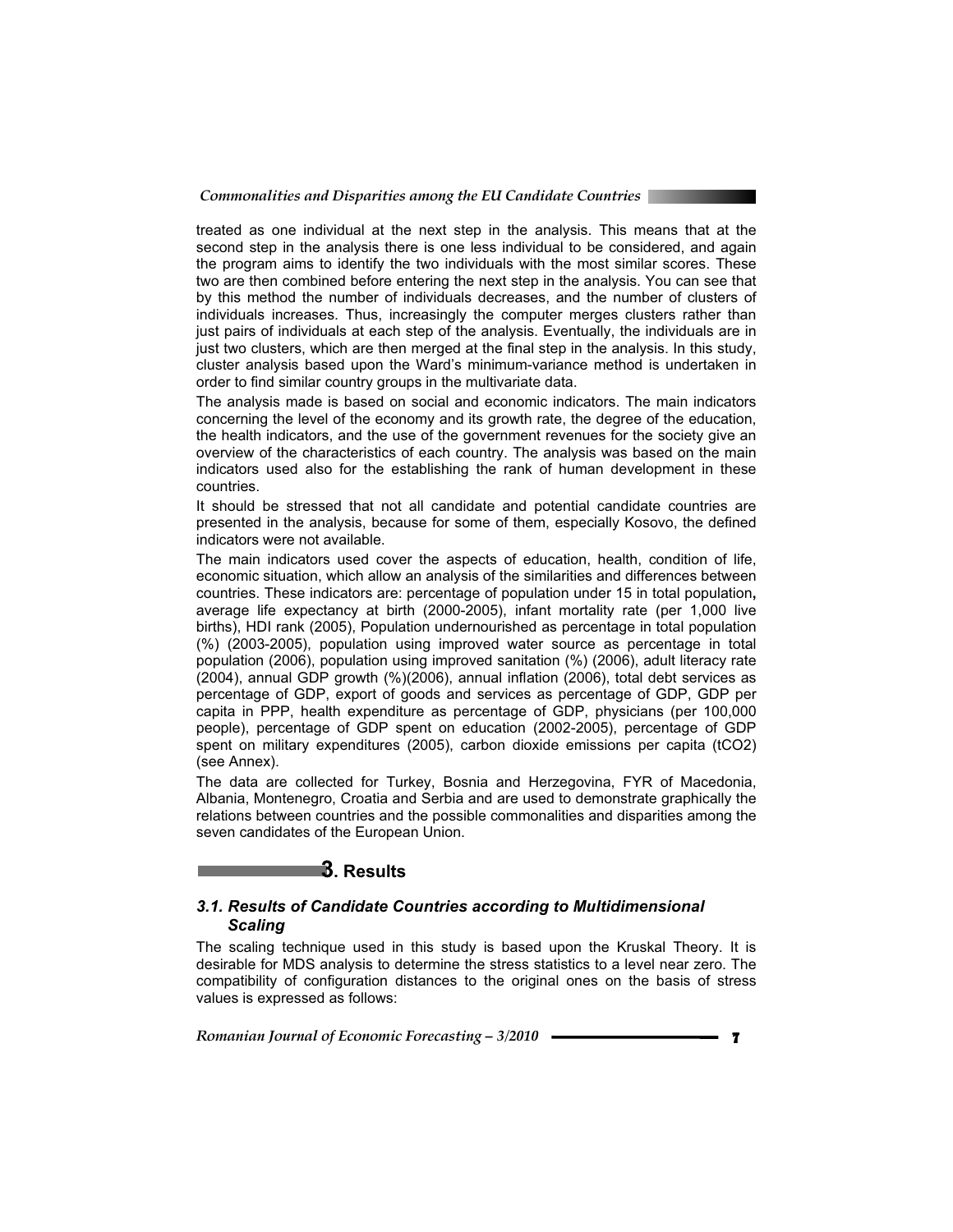*Institute of Economic Forecasting*

#### **Table 1**

## **Stress Value Responses**

| Stress value   | Compatibility             |
|----------------|---------------------------|
| >0.20          | Incompatible presentation |
| $0.10 - 0.20$  | Low compatibility         |
| ∣ 0.05-<0.10   | Good compatibility        |
| 0.025-<0.0.5   | Perfect compatibility     |
| $ 0.00<$ 0.025 | Full compatibility        |

RSQ values are the proportion of variance of the scaled data (disparities) in the partition (row, matrix, or entire data) which is accounted for by their corresponding distances. Stress values are calculated according to Kruskal's stress formula 1 (Kruskal, 1978).

#### Stress = 0.04325 RSQ = 0.99488

MDS analysis in this study was carried out bi-dimensionally (k=2). It was iterated up to the value where the stress statistics for k=2 was less than 0.001. For MDS solutions, the dimensional solutions giving a stress value near 0 are considered to be desirable or appropriate.

The stress statistics, which are used for determining the appropriateness between the configuration distances and estimated distances, is found as  $0.04325$  for the  $k=2$ dimension. Kruskal stress statistics is calculated by taking square root of the rate of the differences between the actual configuration dimension and the estimated ones to the estimated configuration distances, and represent the compatibility between data distances and configuration distances. In this context, for the k=2 dimension the stress value explains the data in proportion of 0.99488. The result, obtained with MDS is presented in Table 2.

#### **Table 2**

#### **Two-Dimensional Coordinates of the EU Candidate Countries Resulting from MDS**

| <b>Stimulus</b> | Stimulus Name           |           | Dimension |
|-----------------|-------------------------|-----------|-----------|
| Number          |                         |           | 2         |
|                 | Turkev                  | $-1.4670$ | $-0.6266$ |
| $\mathcal{P}$   | Bosnia and Herzegovina  | $-1.3326$ | 0.5739    |
| 3               | <b>FYR of Macedonia</b> | 1.1134    | $-0.0507$ |
| 4               | Albania                 | $-1.6974$ | 0.3007    |
| 5               | Montenegro              | 0.7509    | $-0.3017$ |
| 6               | Croatia                 | 1.9102    | 0.4427    |
|                 | Serbia                  | 0.7224    | $-0.3383$ |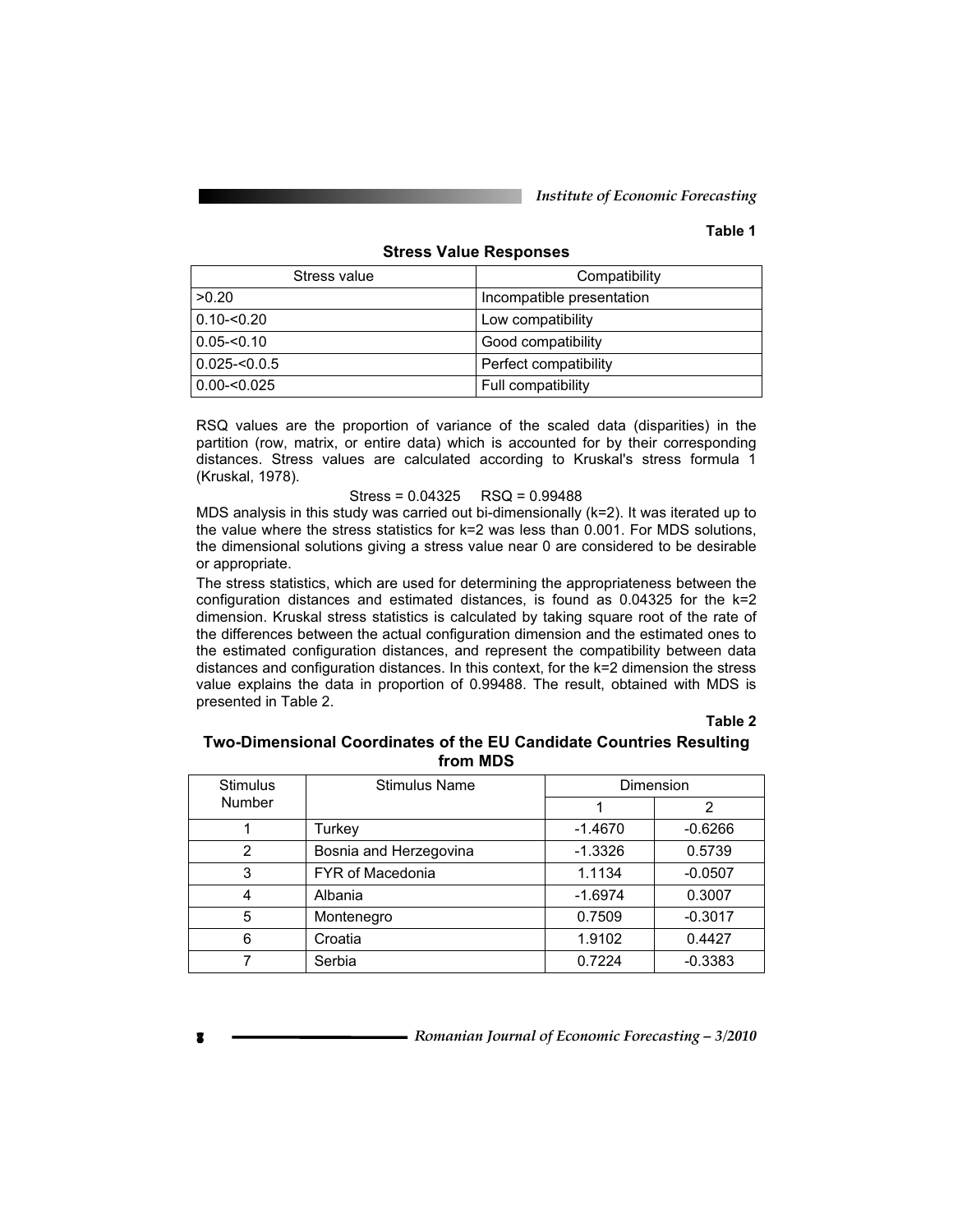The above table shows the bi-dimensional coordinates (stimulus coordinates) of variables. It is understood from the table that Croatia, Macedonia, Montenegro and Serbia at the first dimension are higher than other countries. These countries are perceived similar. Also, in the first dimension, dissimilar countries are Albania and Croatia. In the second dimension, Turkey and Bosnia and Herzegovina are very different.

The scatter plot resulting from MDS (see Figure 1) indicates the distance among the EU candidate countries.

#### **Figure 1**



#### **Euclidean Distance Model in Terms of Countries**

*Source*: Human Development Report, 2007/2008.

This graph is a representation of the countries in two dimensions. The scatter plot resulting from MDS indicates that Croatia is ranked first among the EU candidate countries. The preference distance among FYR of Macedonia and Serbia and Montenegro, based on the 18 aspects of expatriate assignment evaluation criteria, is very short (i.e., they are very similar). In other words, Macedonia and Serbia and Montenegro have the common feature of all indicators. The same way, Albania and Bosnia Herzegovina have the near feature of all indicators. Albania and Croatia are most dissimilar to the other countries.

The results of dissimilarity matrix, obtained with MDS Proximity Matrix, are given in Table 3.

One may notice the same results in Table 2. According to the matrix, it could be stressed that the most similar countries are Serbia and Montenegro, followed by FYR of Macedonia. Dissimilar countries are Albania and Croatia.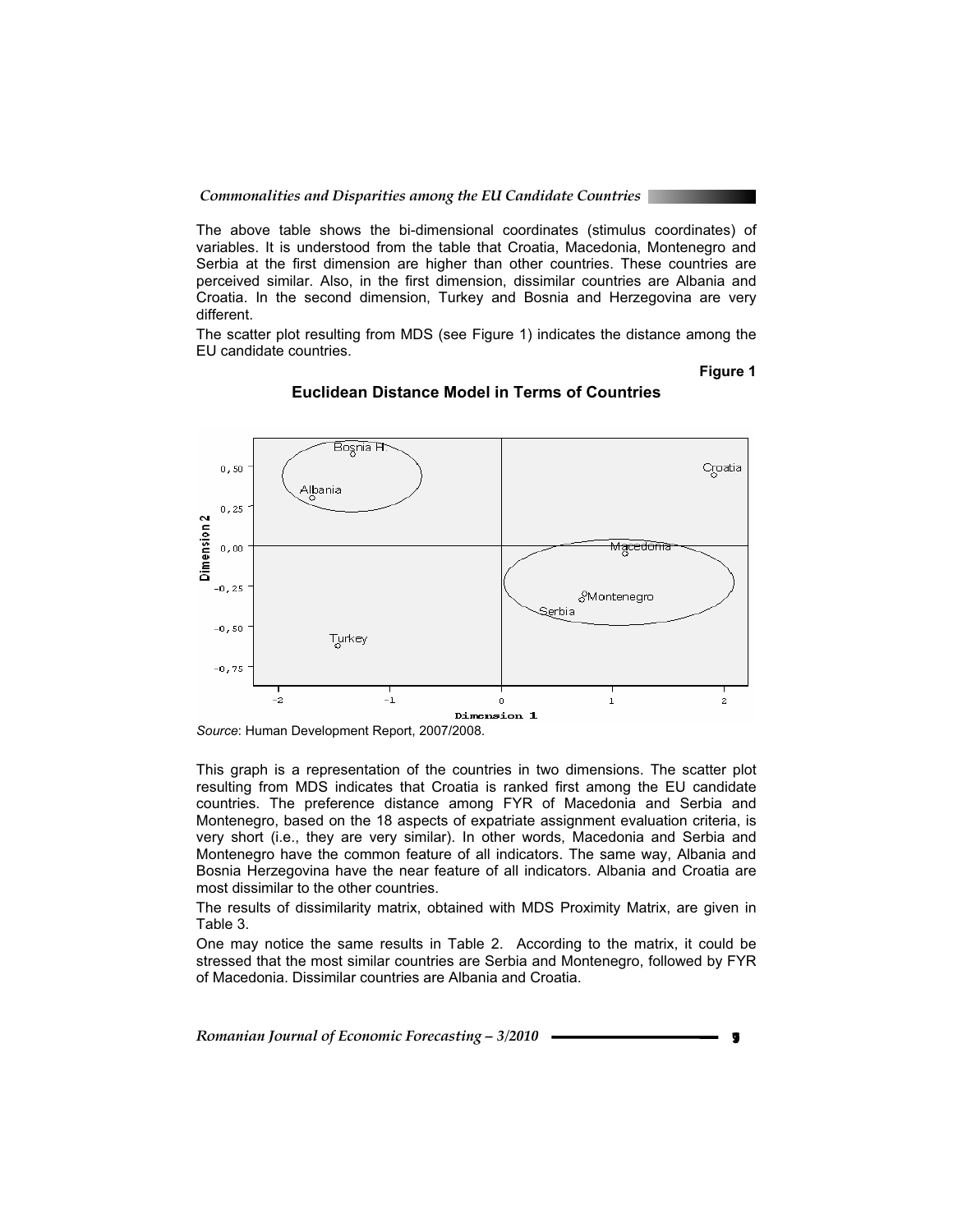#### **Table 3**

|                         |      |      |      |      | Euclidean Distance                                           |      |      |
|-------------------------|------|------|------|------|--------------------------------------------------------------|------|------|
|                         |      |      |      |      | Croatia Albania Bosnia H. Turkey Montenegro Serbia Macedonia |      |      |
| <b>Croatia</b>          | .000 |      |      |      |                                                              |      |      |
| Albania                 | .209 | .000 |      |      |                                                              |      |      |
| Bosnia H.               | .112 | .148 | .000 |      |                                                              |      |      |
| Turkey                  | .153 | .094 | .088 | .000 |                                                              |      |      |
| Montenegro              | .055 | .191 | .082 | .123 | .000                                                         |      |      |
| Serbia                  | .055 | .190 | .081 | .121 | .021                                                         | .000 |      |
| <b>FYR of Macedonia</b> | .045 | .207 | .090 | .138 | .032                                                         | .033 | .000 |

#### **The Results of Dissimilarity Matrix**

#### *3.2. Results for Candidate Countries according to Hierarchical Clustering Method*

The hierarchical clustering technique proceeded by the average linkage method and the result is shown in a dendogram (see Figure 2). Here it can be seen that this technique is called hierarchical because a cluster is subsumed under just one cluster at a higher level, and it is called agglomerative because, starting from single separate cases in the figure it is gradually merged to form one whole group. As expected from 1, FYR of Macedonia, Serbia and Montenegro are most similar to each other among the seven countries. Croatia, Turkey and Albania and Bosnia and Herzegovina are most dissimilar from other countries. These cluster analysis results are similar to those of the multidimensional scaling analysis (Figure 1).

Dendrogram using Average Linkage (Between Groups)

#### **Figure 2**

#### **Country Comparison on Dendogram Using Ward Method**

Rescaled Distance Cluster Combine

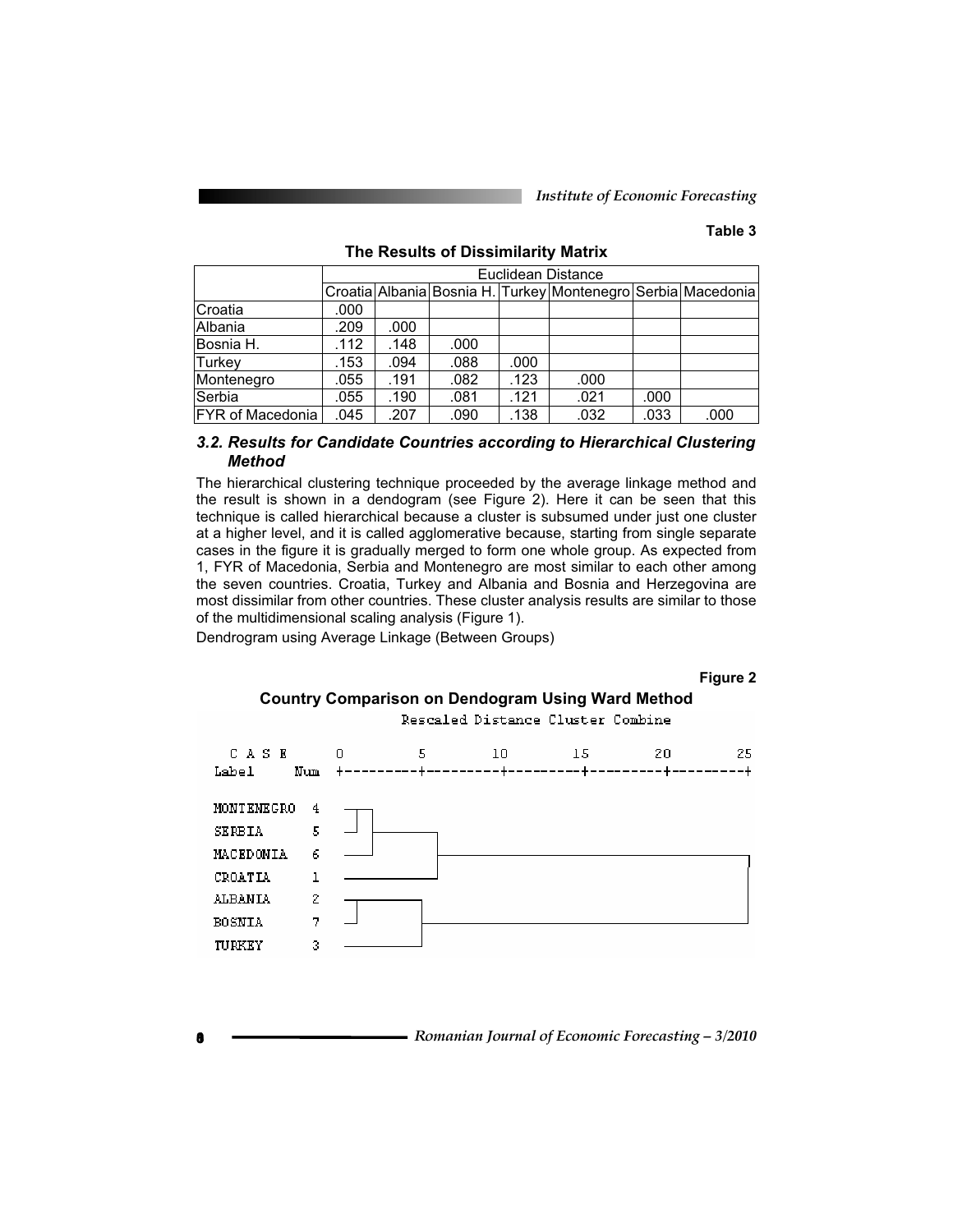### **4. Conclusion**

Over the past two years, the countries of the Western Balkans have moved closer to the EU. This reflects progress, albeit uneven, in reforms and in meeting the conditions.

Based on MDS and cluster analysis, the results obtained reflect the differences between candidate and potential candidate countries to the European Union. The historical, economic and social backgrounds of each country are causing the discrepancies. The analysis made taking into account the first dimension emphasize the similarities between some countries and the disparities between others. It can be observed that there are two countries very different one from another, Montenegro and Turkey. Turkey's strategic importance to the EU has further increased in key areas such as energy security, conflict prevention and resolution and regional security in the Southern Caucasus and the Middle East.

The MDS analysis results indicate that FYR of Macedonia, Serbia and Montenegro have the common feature of the economic and social indicators. In the same way, Albania and Bosnia and Herzegovina present similarities of their indicators. Between Albania and Croatia is the highest dissimilarity.

It is important that the countries and the policy makers understand their specificities and develop a real strategy to meet European requirements and allow them to integrate as soon as possible. The results of the statistical analysis represent a synthetic picture of the differences between candidate countries and are, at the same time, an important tool for the consolidation of stability and enhancement of reforms necessary in these countries.

#### **References**

- Forgy EW. (1965); "Cluster analysis of multivariate data efficiency vs. interpretability of classifications", *Biometrics,* 21: 768-69.
- Hair, J. F., Anderson, R. E., Tatham, R.L.,&Black, W.C. (1995), "*Multivariate data analysis with readings",* Englewood Cliffs, NJ: Prentice-Hall.
- Howard and McCain, (1998), "Visualizing a Discipline"; Moya-Anegón, Jimé-Figure 2. SOM map, "Research Fronts".

*Human Development Reports*, *hdr.undp.org/,01.08.2009.*

http://europa.eu.int /comm/eurostat/,12.08.2009.

- http://www.alertnet.org/db/cp/countries (data) Europe country statistics Thompson Reuters foundation, 22.08.2009.
- Johnson RA, Wichern DW. (1982), *"Classification and grouping techniques", In: Applied Multivariate Statistical Analysis*. 1st edition, New Jersey, Prentice-Hall, Inc., 459-578.
- Kinnucan, M.T., Nelson, M.J., Allen, B.L. (1987), "Statistical Methods in Information Science Research", *ARIST*, 22, 147-178.
- Kovačević, 2007b. "Energy and Poverty: Policy Challenges in Eastern Europe." Presentation at the "Conference on Energy Transformations in Central and East Europe." University of Warwick, Coventry, United Kingdom.

**Romanian Journal of Economic Forecasting – 3/2010 188 <b>188 189 18**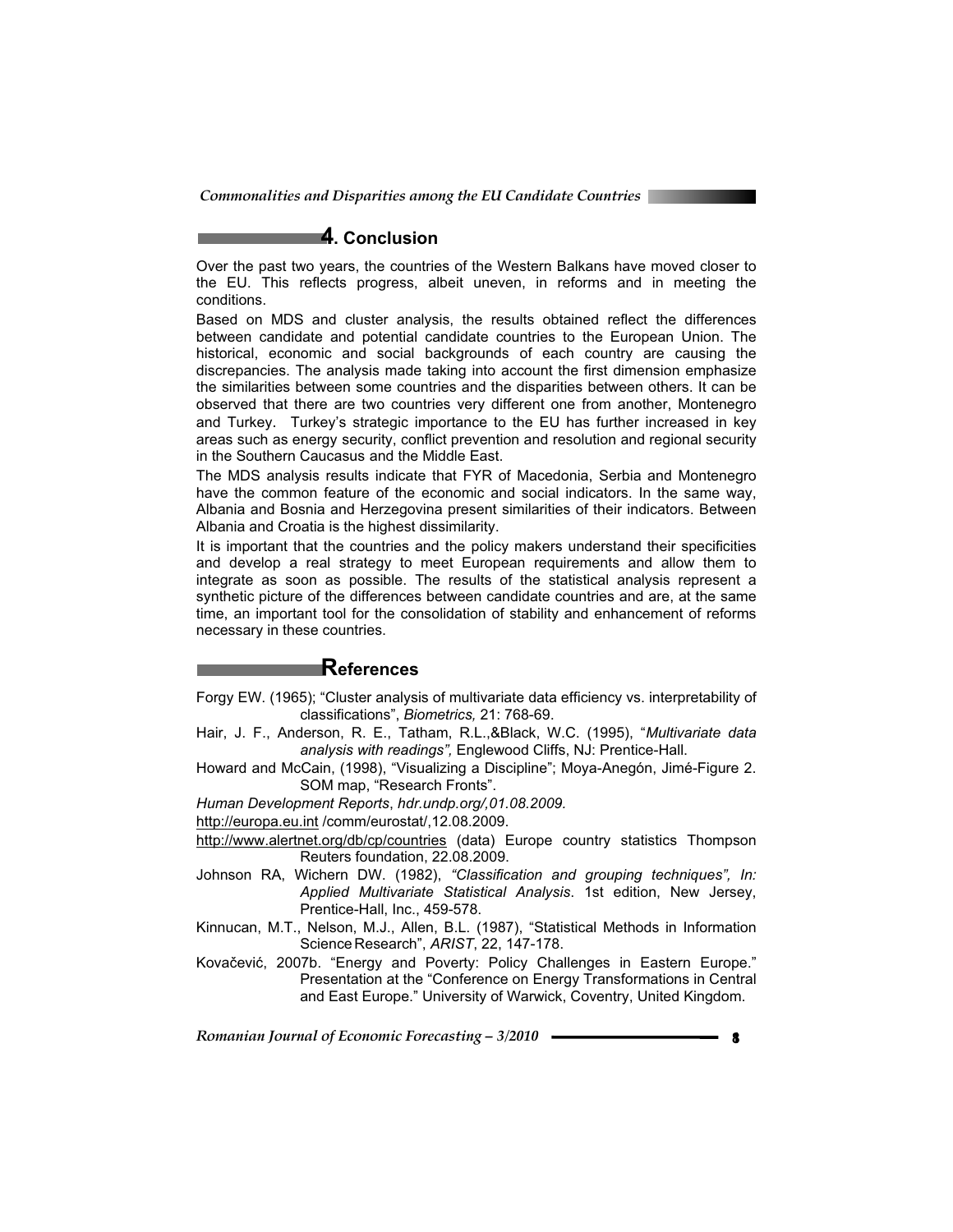Kruskal JB, Wish M. (1978), "*Multidimensional Scaling"*. Sage Publications.

- Leung, K.& Bond, M. (1989),. "On the Empirical Identification of Dimensions for Cross-Cultural Comparison", *Journal of Cross-Cultural Psychology*, 20: 133/151.
- Ranis, G. and F. Stewart, (2000), "Strategies for Success in Human Development." *Journal of Human Development*, 1 (1).
- Slay, B., N. Maddock and N. Kulic. (2006), "*Macroeconomic Challenges and Growth Prospects in Southeast Europe",* UNDP Regional Bureau for Europe and the CIS, Bratislava [www.undp.org/europeandcis].

Wikipedia,

#### http://en.wikipedia.org/wiki/List\_of\_countries\_by\_GDP%28PPP%29\_p er\_capita, 23.08.2009.

Young, F.W.,&Harris, D. F. (1994), "Multidimensional scaling", In: M.J. Norusis (Ed.), *SPSS, Professional Statistics 6.1*, Chicago: SPSS.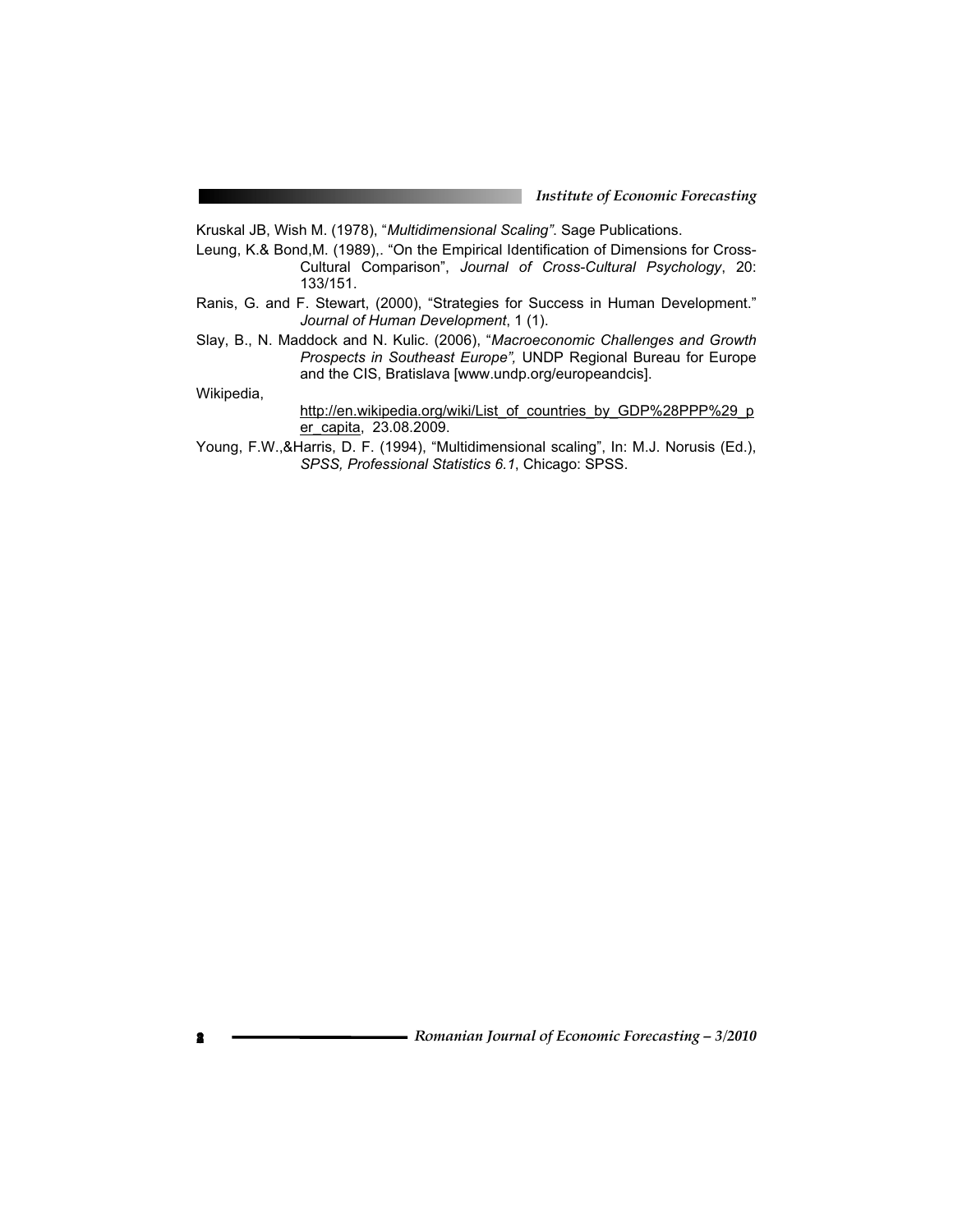# **ANNEX**

| Criterion                                                                                      |      | Croatia Albania | Herzegovina<br>Bosnia<br>and |                   | Turkey   Montenegro | Serbia | Macedonia<br>FYR of |
|------------------------------------------------------------------------------------------------|------|-----------------|------------------------------|-------------------|---------------------|--------|---------------------|
| People                                                                                         |      |                 |                              |                   |                     |        |                     |
| Percentage of population under 15 in total                                                     |      |                 |                              |                   |                     |        |                     |
| Source: U.N. Development Programme (UNDP) 2007<br>population                                   | 15.5 | 26.3            | 17.6                         | 28.3              | 19.6                | 19.6   | 19.7                |
| Standard of living                                                                             |      |                 |                              |                   |                     |        |                     |
| Average life expectancy at birth (2000-2005)<br>Source: U.N. Development Programme (UNDP) 2007 | 75.3 | 76.2            | 74.5                         | 71.4              | त्र                 | 73.5   | 73.8                |
| Infant mortality rate (per 1.000 live births)                                                  |      |                 |                              |                   |                     |        |                     |
| J.N. Children's Fund (UNICEF) - State of the World's<br>Source:                                |      |                 |                              |                   |                     |        |                     |
| Children 2009                                                                                  | 5    | <u>უ</u>        | 13                           | 21                | ಕಾ                  | r      | 15                  |
| Source: U.N. Development Programme (UNDP) 2007<br>HDI rank (2005)                              | 47   | ତ୍ଷେ            | 66                           | $\overline{4}$    | $\overline{4}$      | 74     | ශි                  |
| Population undernourished (% in total population)<br>$(2003 - 2005)$                           |      |                 |                              |                   |                     |        |                     |
| Source:                                                                                        |      |                 |                              |                   |                     |        |                     |
| U.N. Food and Agriculture Organisation (FAO) 2008                                              | r    | 6               | ಹ                            | ᠊ᢅ                | ൭                   | ൭      | ᡖ                   |
| Population using an improved water source                                                      |      |                 |                              |                   |                     |        |                     |
| $\frac{9}{6}$ in total population)(2006)<br>Source: UNICEF and WHO 2008)                       | 99   | 57              | ဓ္တ                          | 57                | $\overline{8}$      | 99     | $\overline{5}$      |
| Population using improved sanitation (%in                                                      |      |                 |                              |                   |                     |        |                     |
| total population) (2006)                                                                       |      |                 |                              |                   |                     |        |                     |
| Source: UNICEF and WHO 2008                                                                    | 99   | 55              | 95                           | $\overline{8}$    | 5                   | 92     | $\overline{8}$      |
| Adult literacy rate (2004)                                                                     |      |                 |                              |                   |                     |        |                     |
| UNDP – Human Development Report 2006<br>Source:                                                | 98.1 | 98.7            | 96.7                         | $\overline{87.4}$ | 96.4                | 96.4   | 96.8                |
| Annual GDP growth (%)(2006)                                                                    |      |                 |                              |                   |                     |        |                     |
| Source:                                                                                        |      |                 |                              |                   |                     |        |                     |
| World Bank Data Profile Tables 2008                                                            | 4.8  | 5.0             | $\overline{6.0}$             | 6.1               | 16.2                | 5.7    | 3.0                 |

**183**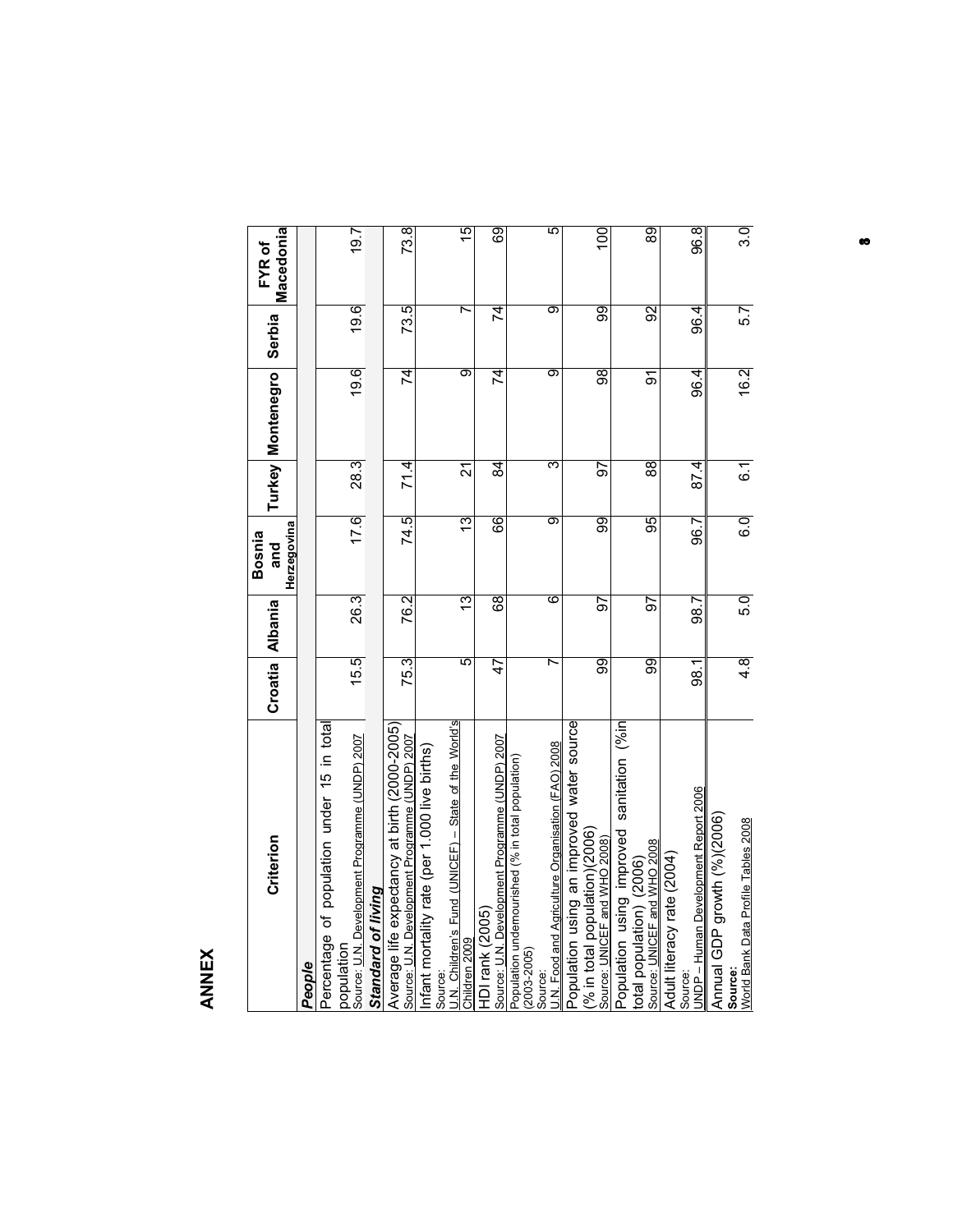| Criterion                                                                         | Croatia         |                         | Herzegovina      |                  | Albania Bosnia and Turkey Montenegro | Serbia   | Macedonia<br>FYR of |
|-----------------------------------------------------------------------------------|-----------------|-------------------------|------------------|------------------|--------------------------------------|----------|---------------------|
| Source: U.N. Development Programme (UNDP) 2007<br>Total debt services as % in GDP | 12.8            |                         | $\overline{2.7}$ | 11.6             | $\frac{8}{4}$                        | 4.8      | $\frac{1}{4}$       |
| Export of goods and services as % in GDP                                          |                 |                         |                  |                  |                                      |          |                     |
| U.N. Development Programme (UNDP) 2007<br>Source:                                 | 47              | $\overline{\mathbb{Z}}$ | 36               | 27               | 27                                   | 27       | 45                  |
| GDP per capita in PPP                                                             |                 |                         |                  |                  |                                      |          |                     |
| J.N. Development Programme (UNDP) 2007<br>Source:                                 | 13,042          | 5,316                   | 7,032            | 8,407            | 7,640                                | 7,640    | 7,200               |
| Health and others                                                                 |                 |                         |                  |                  |                                      |          |                     |
| Health expenditure as % in GDP                                                    |                 |                         |                  |                  |                                      |          |                     |
| J.N. Development Programme (UNDP) 2007<br>Source:                                 | $\overline{6}$  | 3.0                     | $\frac{1}{4}$    | 5.2              | 7.3                                  | 7.3      | 5.7                 |
| Physicians per 100.000 people (200-                                               |                 |                         |                  |                  |                                      |          |                     |
| Source:<br>2004)                                                                  |                 |                         |                  |                  |                                      |          |                     |
| U.N. Development Programme (UNDP) 2007                                            | $\overline{24}$ | 131                     | $\frac{134}{5}$  | 135              | 206                                  | 206      | 219                 |
| Education expenditure a as % in GDP                                               |                 |                         |                  |                  |                                      |          |                     |
| $(2002 - 2005)$                                                                   |                 |                         |                  |                  |                                      |          |                     |
| UNDP - Human Development Report 2007/2008<br><b>Source:</b>                       | 4.7             | $\frac{1}{2}$           | $\overline{31}$  | <u>გ7</u>        | 33                                   | 3.3      | 3.5                 |
| Military expenditure as % in GDP<br>(2005)                                        |                 |                         |                  |                  |                                      |          |                     |
| Source:                                                                           |                 |                         |                  |                  |                                      |          |                     |
| UNDP - Human Development Report 2007/2008                                         | $\frac{6}{1}$   | न्                      | $\frac{1}{2}$    | $\frac{8}{2}$    | $\overline{2.6}$                     | 2.6      | $\frac{2}{3}$       |
| Environmental                                                                     |                 |                         |                  |                  |                                      |          |                     |
| Carbon dioxide emissions per capita (tCO2)                                        |                 |                         |                  |                  |                                      |          |                     |
| JNDP - Human Development Report 2007/2008<br>Source:                              | 5.3             | $\frac{1}{2}$           | $\frac{1}{4}$    | $\overline{3.2}$ | $\frac{1}{9}$                        | এ<br>4.9 | 5.1                 |
|                                                                                   |                 |                         |                  |                  |                                      |          |                     |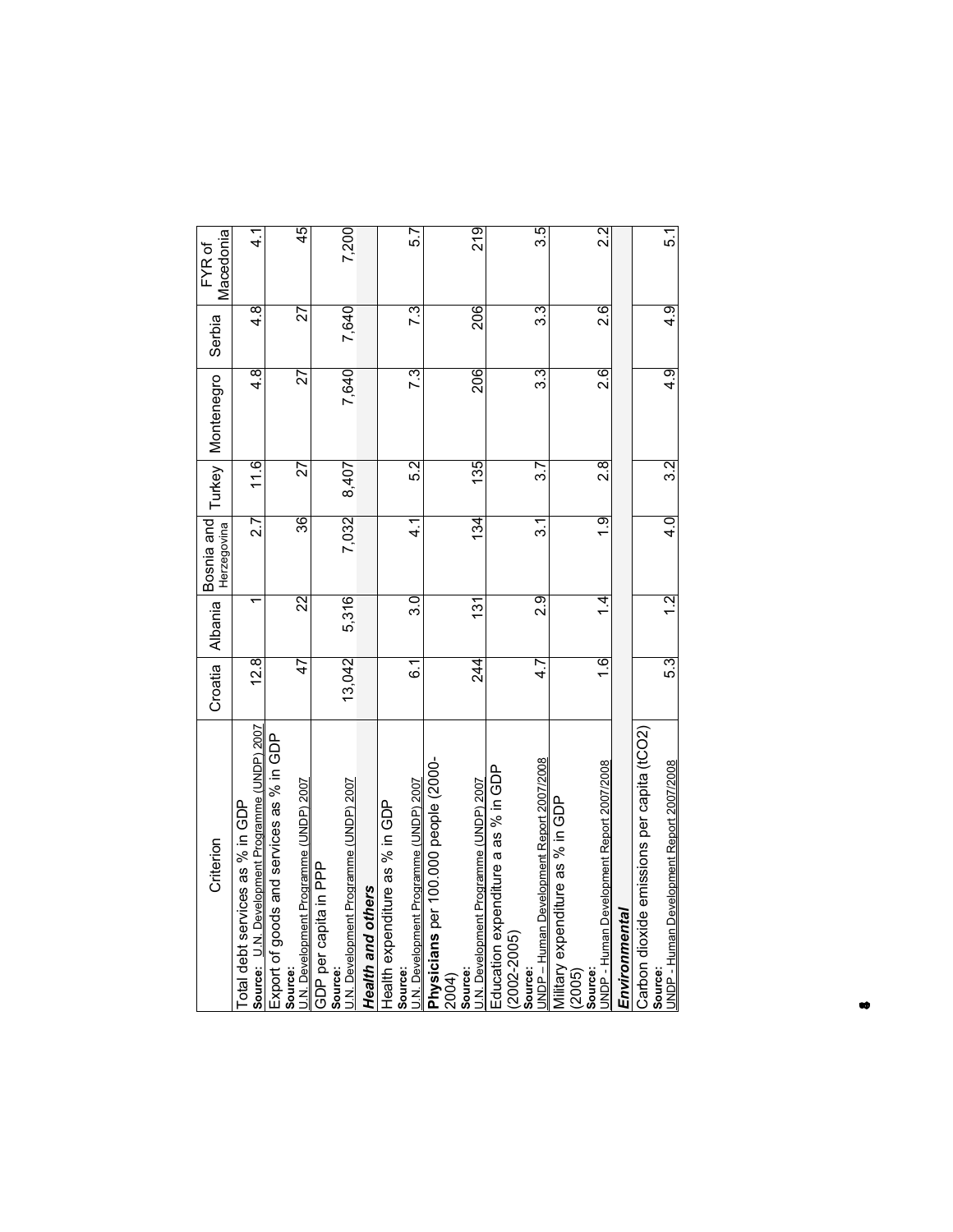*Commonalities and Disparities among the EU Candidate Countries* 

**Indicators (**http://www.alertnet.org/db/cp/countries(data))

**Carbon dioxide emissions:** Anthropogenic (human originated) carbon dioxide emissions stemming from the burning of fossil fuels, gas flaring and the production of cement. Emissions are calculated from data on the consumption of solid, liquid and gaseous fuels; gas flaring; and the production of cement. Carbon dioxide can also be emitted by forest biomass through depletion of forest areas.

**GDP (gross domestic product) and PPP (purchasing power parity):** Differences in this ratio over time and across countries partly reflect structural changes in the economy, changes in energy efficiency of particular sectors, and differences in fuel mixes.

**Debt service, total:** The sum of principal repayments and interest actually paid in foreign currency, goods or services on long-term debt (having a maturity of more than one year), interest paid on short-term debt and repayments to the International Monetary Fund.

**Education expenditure, public:** Includes both capital expenditures (spending on construction, renovation, major repairs and purchases of heavy equipment or vehicles) and current expenditures.

**Exports of goods and services:** The value of all goods and other market services provided to the rest of the world. Included is the value of merchandise, freight, insurance, transport, travel, royalties, license fees and other services, such as communication, construction, financial, information, business, personal and government services. Excluded are labour and property income and transfer payments.

**GDP per capita annual growth rate:** Least squares annual growth rate, calculated from constant price GDP per capita in local currency units.

**Health expenditure per capita (PPP US\$):** The sum of public and private expenditure (in purchasing power parity terms in US dollars), divided by the mid-year population. Health expenditure includes the provision of health services (preventive and curative), family planning activities, nutrition activities and emergency aid designated for health, but excludes the provision of water and sanitation.

**Human development index (HDI):** A composite index measuring average achievement in three basic dimensions of human development—a long and healthy life, knowledge and a decent standard of living. For details on how the index is calculated

**Romanian Journal of Economic Forecasting – 3/2010 – The Constant of Strategies 3**